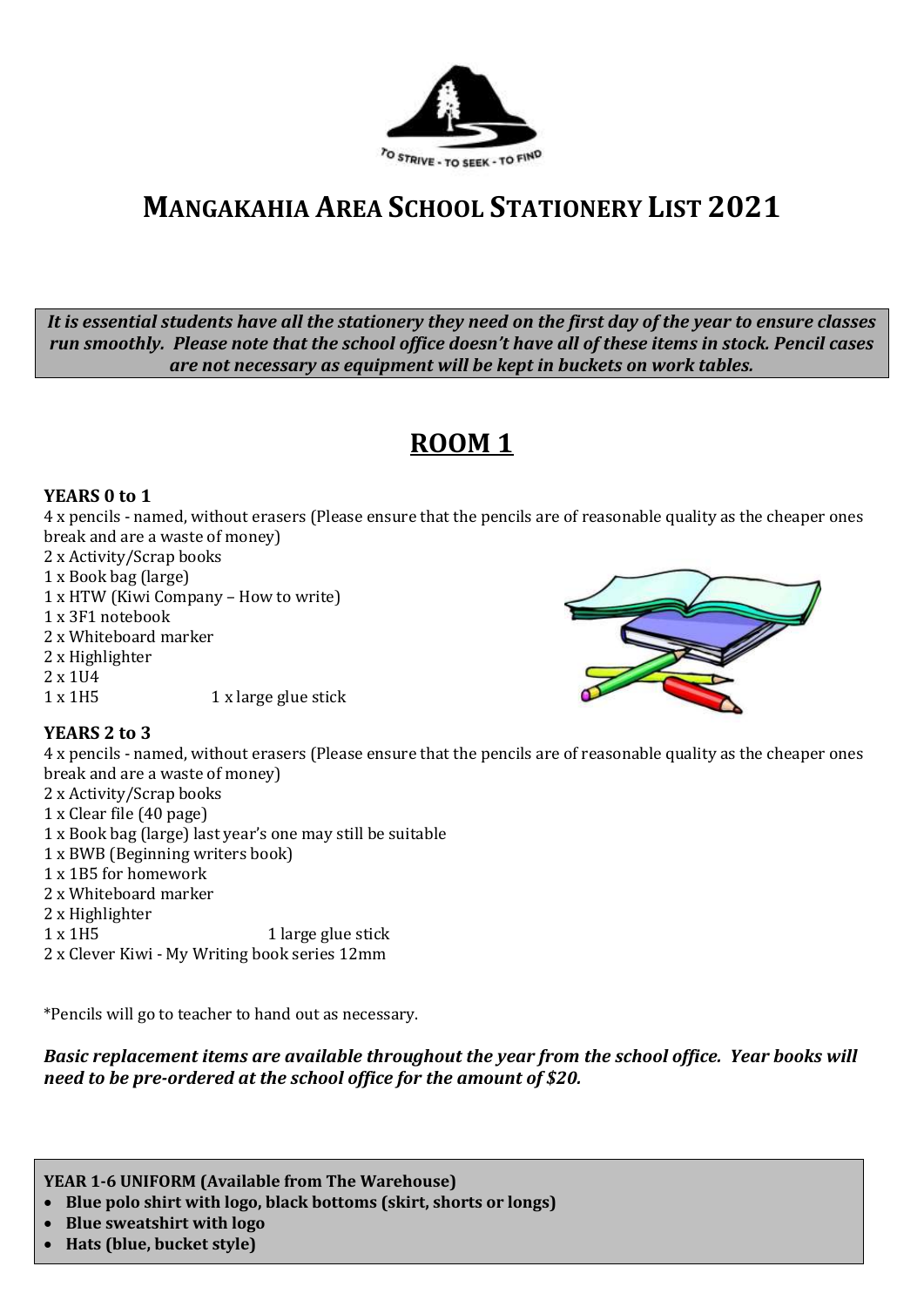

# **MANGAKAHIA AREA SCHOOL STATIONERY LIST 2021**

*It is essential students have all the stationery they need on the first day of the year to ensure classes run smoothly. Please note that the school office doesn't have all of these items in stock.*

### **ROOM 3**

### **YEARS 4 to 6**

5 x 1B8 2 x 1H5 Maths 2 x 1B5 2 x Activity/Scrap book Book bag (large) 4 pencils - named 4 x Whiteboard markers Ruler (30cm) Pencil sharpener 3 x Glue stick Scissors – named Coloured pencils/felt pens **\*\*\* Headphones or ear phones for chrome devices (compulsory)** 3 x blue pens 1 x red pen Mouse (Optional)

\*Glue Sticks, Pencils and Pens will go to teacher to hand out as necessary.

*Basic replacement items are available throughout the year from the school office. Year books will need to be pre-ordered at the school office for the amount of \$20.*

**YEAR 1-6 UNIFORM (Available from The Warehouse)**

- **Blue polo shirt with logo, black bottoms (skirt, shorts or longs)**
- **Blue sweatshirt with logo**
- **Hats (blue, bucket style)**

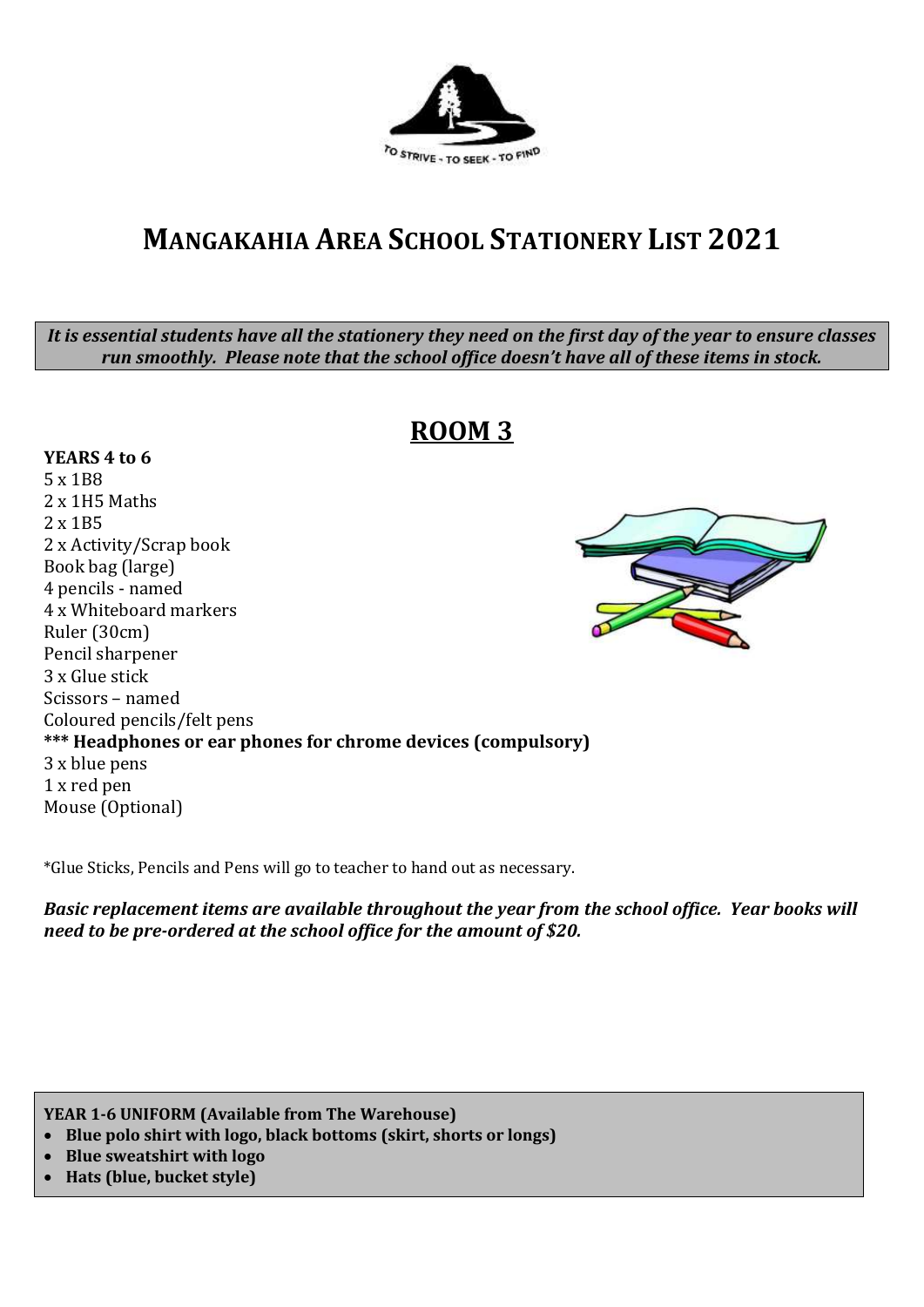

## **MANGAKAHIA AREA SCHOOL STATIONERY LIST 2021**

*It is essential students have all the stationery they need on the first day of the year to ensure classes run smoothly. Please note that the school office doesn't have all of these items in stock.*

## **YEAR 7 & 8**

3 x 1B5 Science Technology (food & material technology) Maori 4 x 1B8

2 x 1E5 Maths 1 x Activity/Scrap book (art) 4 pencils 4 pens (1 red and 3 blue) Coloured pencils Sharpener 3 x glue sticks Ruler Eraser 1 x 30 page Clearfile – Food Technology **\*\*\* Headphones or ear phones for chrome devices (compulsory)** Mouse (optional)

\*Glue Sticks, Pencils and Pens will go to teacher to hand out as necessary.

*Basic replacement items are available throughout the year from the school office. Year books will need to be pre-ordered at the school office for the amount of \$20.*

**YEAR 7 & 8 UNIFORM (Available from The Warehouse)**

- **Green polo shirt with logo, black bottoms (skirt, shorts or longs)**
- **Blue sweatshirt with logo**
- **Black shoes, black socks**
- **Hats (blue, bucket style)**

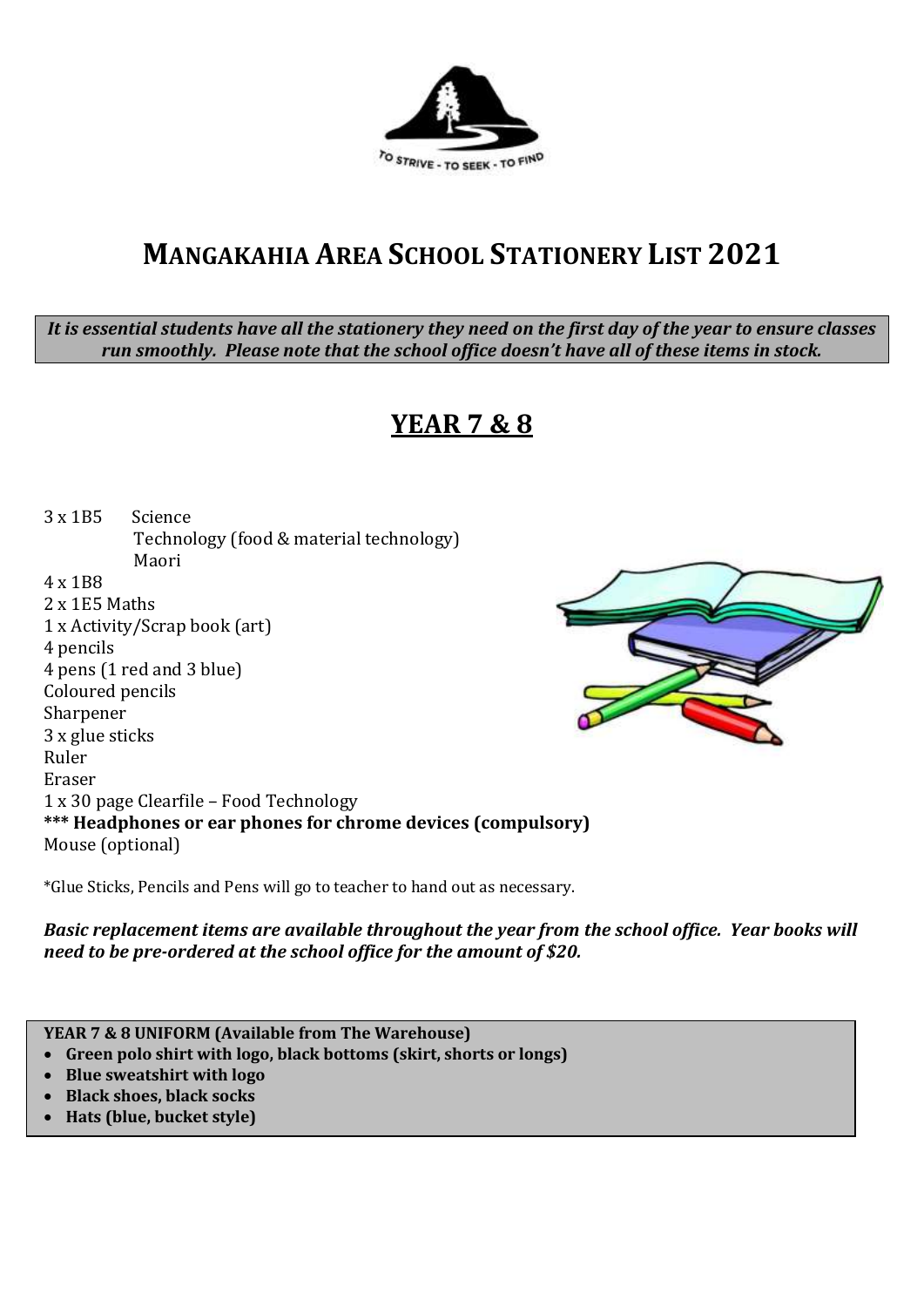

# **Mangakahia Area School Stationery List 2021**

*It is essential students have all the stationery they need on the first day of the year to ensure classes run smoothly. Please note that the school office doesn't have all of these items in stock.*

### **YEAR 9**

### **Pens, pencils, coloured pencils & an 8GB flashdrive.**

| English               | 2 x 1B5 books, refill, 30 page clear file, felts, pencils, pencil case, ruler        |
|-----------------------|--------------------------------------------------------------------------------------|
| Mathematics           | 2 x 1E5, Scientific Calculator, compass, protractor                                  |
| Science               | $2 \times 1B5$ , pen, pencil                                                         |
| <b>Social Studies</b> | $1 \times 1B8$                                                                       |
| Technology            | $2 \times 1B5$ , pen & pencil                                                        |
| Art                   | 1 x A3 Spiral bound visual diary (may be purchased from school), soft pencil eraser. |
| Te Reo Maori          | $1 \times 1B5$                                                                       |
| Health                | $1 \times 1B5$                                                                       |
| Careers               | $1 \times 30$ page clearfile                                                         |
| Food Tech             | 1 x 30 page clearfile, 1 refill                                                      |

### **YEAR 10**

#### **Pens, pencils, coloured pencils & an 8GB flashdrive.**

| English               | 2 x 1B5 books, refill, 30 page clear file, felts, pencils, pencil case, ruler                           |
|-----------------------|---------------------------------------------------------------------------------------------------------|
| Mathematics           | 2 x 1E5, Scientific Calculator, compass, protractor                                                     |
| Science               | $2 \times 1B5$ , pen, pencil                                                                            |
| <b>Social Studies</b> | $1 \times 1B8$                                                                                          |
| Technology            | $2 \times 1B5$ , pen & pencil                                                                           |
| Art                   | 1 x A3 Spiral bound visual diary (may be purchased from school), 2 x 6B pencils,<br>soft pencil eraser. |
| Te Reo                | $1 \times 1B5$                                                                                          |
| Health                | $1 \times 1B5$                                                                                          |
| Food Tech             | 1 x 30 page clearfile, 1 refill                                                                         |

*Basic replacement items are available throughout the year from the school office. Year books will need to be pre-ordered at the school office for the amount of \$20.*

**YEAR 9 & 10 UNIFORM (Available from The Warehouse)**

- **Green polo shirt with logo, black bottoms (skirt, shorts or longs)**
- **Blue sweatshirt with logo**
- **Black shoes, black socks**